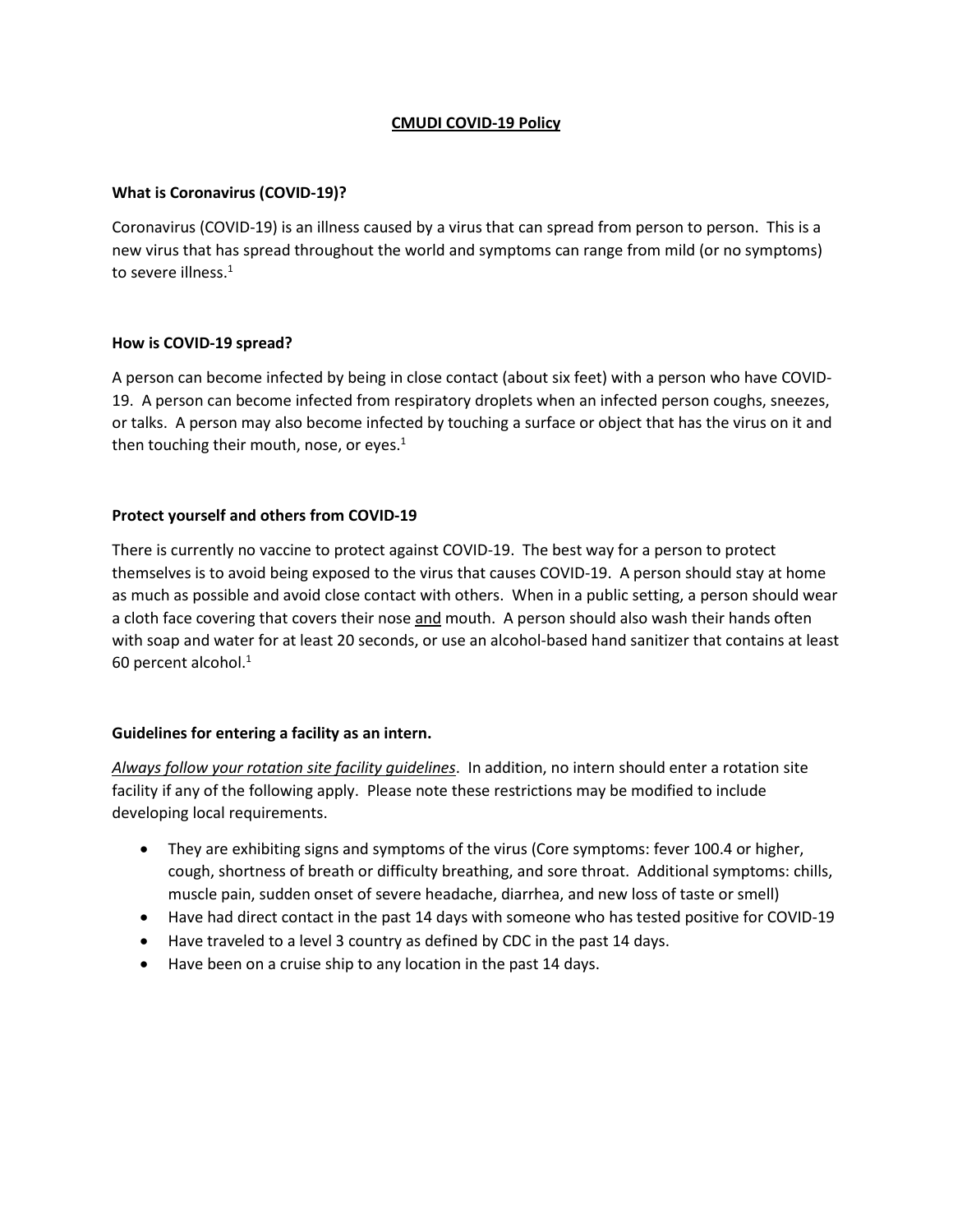#### **When is it necessary to self-quarantine?**

• If you have tested positive for COVID-19

OR

• If you have been in contact with someone in the past 14 days who has tested positive/presumed positive for COVID-19

OR

• If you have traveled to a level 3 country as defined by CDC in the past 14 days

OR

• If you have been on a cruise ship to any location in the past 14 days

OR

• If you are exhibiting signs and symptoms of the virus (Core symptoms: fever 100.4 or higher, cough, shortness of breath or difficulty breathing, and sore throat. Additional symptoms: chills, muscle pain, sudden onset of severe headache, diarrhea, and new loss of taste or smell)

OR

• Household member has traveled to a level 3 country as defined by the CDC or been on a cruise ship to any location in the past 14 days and is exhibiting signs and symptoms of the virus (Core symptoms: fever 100.4 or higher, cough, shortness of breath or difficulty breathing, and sore throat. Additional symptoms: chills, muscle pain, sudden onset of severe headache, diarrhea, and new loss of taste or smell)

OR

• If a household member is on a mandated self-quarantine and is exhibiting signs and symptoms of the virus (Core symptoms: fever 100.4 or higher, cough, shortness of breath or difficulty breathing, and sore throat. Additional symptoms: chills, muscle pain, sudden onset of severe headache, diarrhea, and new loss of taste or smell)

OR

• Any circumstances under which your local government/health authorities require you to quarantine